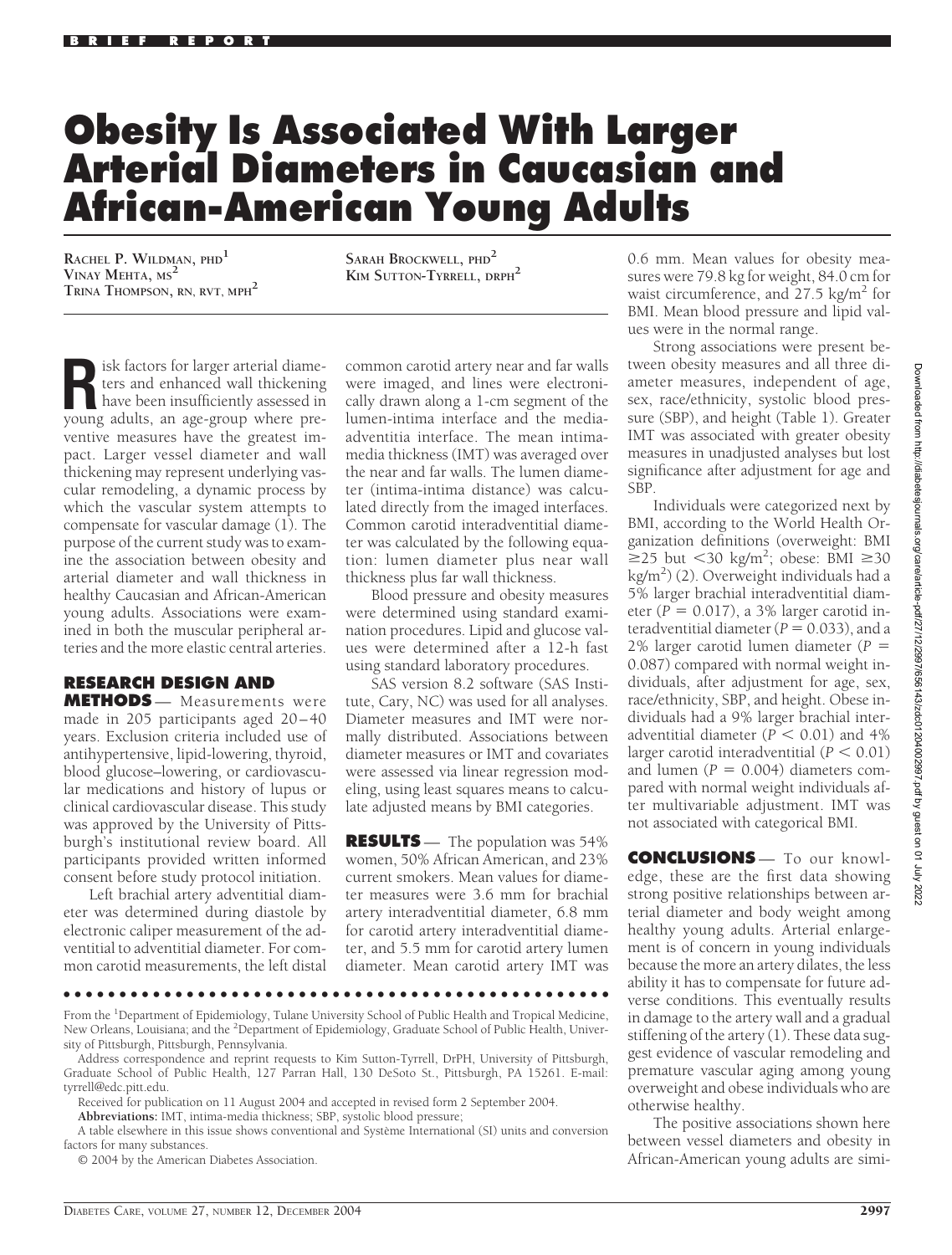| Interadventitial<br>diameter (mm)<br>$-0.002(0.005)$<br>$-0.001(0.05)$<br>0.004(0.02)<br>$-0.004(0.01)$<br>$-0.02(0.01)$<br>0.06(0.04)<br>0.09(0.08)<br>$-0.01(0.01)$<br>0.08(0.03)<br>0.11(0.07)<br>0.29(0.09)<br>B(SE)<br>0.185<br>0.125<br>0.931<br>0.784<br>0.330<br>0.579<br>0.403<br>0.370<br>$0.041$<br>0.017<br>0.001<br>Ρ<br>interadventitia<br>diameter (mm<br>Brachial artery<br>0.002(0.02)<br>0.13(0.08)<br>0.01(0.04)<br>0.04(0.07)<br>0.01(0.01)<br>0.01(0.01)<br>0.05(0.05)<br>0.03(0.03)<br>0.50(0.09)<br>0.01(0.01)<br>$-0.03(0.01)$<br>$\beta$ (SE)<br>[riglycerides, 0.11 mmol/l (10 mg/dl)<br>Cholesterol, 0.26 mmol/l (10 mg/dl)<br>Glucose, 0.56 mmol/l (10 mg/dl)<br>LDL, 0.26 mmol/l (10 mg/dl)<br>HDL, 0.13 mmol/l (5 mg/dl)<br>Variables, increment†<br>African American#<br>SBP, 10 mmHg <sup>‡</sup><br>DBP, 10 mmHg<br>Current smoker<br>Age, 5 years#<br>Male sex‡ |                                   | 0.002<br>0.264<br>0.099<br>0.864<br>0.001<br>Ρ | Lumen diameter<br>(mm)<br>0.04(0.02)<br>0.29(0.08)<br>0.04(0.07)<br>B(SE) | 0.078<br>ρ | $IMT$ (mm)<br>B (SE) |        |
|---------------------------------------------------------------------------------------------------------------------------------------------------------------------------------------------------------------------------------------------------------------------------------------------------------------------------------------------------------------------------------------------------------------------------------------------------------------------------------------------------------------------------------------------------------------------------------------------------------------------------------------------------------------------------------------------------------------------------------------------------------------------------------------------------------------------------------------------------------------------------------------------------|-----------------------------------|------------------------------------------------|---------------------------------------------------------------------------|------------|----------------------|--------|
|                                                                                                                                                                                                                                                                                                                                                                                                                                                                                                                                                                                                                                                                                                                                                                                                                                                                                                   |                                   |                                                |                                                                           |            |                      |        |
|                                                                                                                                                                                                                                                                                                                                                                                                                                                                                                                                                                                                                                                                                                                                                                                                                                                                                                   |                                   |                                                |                                                                           |            |                      |        |
|                                                                                                                                                                                                                                                                                                                                                                                                                                                                                                                                                                                                                                                                                                                                                                                                                                                                                                   |                                   |                                                |                                                                           |            | 0.02(0.004)          | 0.001  |
|                                                                                                                                                                                                                                                                                                                                                                                                                                                                                                                                                                                                                                                                                                                                                                                                                                                                                                   |                                   |                                                |                                                                           | 10.001     | 0.003(0.01)          | 0.835  |
|                                                                                                                                                                                                                                                                                                                                                                                                                                                                                                                                                                                                                                                                                                                                                                                                                                                                                                   |                                   |                                                |                                                                           | 0.523      | 0.04(0.01)           | 20.001 |
|                                                                                                                                                                                                                                                                                                                                                                                                                                                                                                                                                                                                                                                                                                                                                                                                                                                                                                   |                                   |                                                | 0.11(0.08)                                                                | 0.166      | 0.01(0.01)           | 0.583  |
|                                                                                                                                                                                                                                                                                                                                                                                                                                                                                                                                                                                                                                                                                                                                                                                                                                                                                                   |                                   |                                                | $-0.02(0.02)$                                                             | 0.345      | 0.01(0.004)          | 0.001  |
|                                                                                                                                                                                                                                                                                                                                                                                                                                                                                                                                                                                                                                                                                                                                                                                                                                                                                                   |                                   | 0.125                                          | 0.03(0.03)                                                                | 0.320      | 0.01(0.01)           | 0.033  |
|                                                                                                                                                                                                                                                                                                                                                                                                                                                                                                                                                                                                                                                                                                                                                                                                                                                                                                   |                                   | 0.291                                          | $-0.01(0.01)$                                                             | 0.150      | 0.001 (0.001         | 0.361  |
|                                                                                                                                                                                                                                                                                                                                                                                                                                                                                                                                                                                                                                                                                                                                                                                                                                                                                                   |                                   | 0.712                                          | $-0.01(0.01)$                                                             | 0.393      | 0.002(0.002)         |        |
|                                                                                                                                                                                                                                                                                                                                                                                                                                                                                                                                                                                                                                                                                                                                                                                                                                                                                                   |                                   | 0.090                                          | $-0.02(0.01)$                                                             | 0.049      | 0.001 (0.002)        | 0.176  |
|                                                                                                                                                                                                                                                                                                                                                                                                                                                                                                                                                                                                                                                                                                                                                                                                                                                                                                   |                                   | 0.632                                          | $-0.001(0.005)$                                                           | 0.907      | 0.001 (0.001)        | 0.284  |
|                                                                                                                                                                                                                                                                                                                                                                                                                                                                                                                                                                                                                                                                                                                                                                                                                                                                                                   |                                   | 0.987                                          | $-0.02(0.05)$                                                             | 0.702      | 0.01 (0.01)          | 0.106  |
| Height, 1 cm <sup>#</sup>                                                                                                                                                                                                                                                                                                                                                                                                                                                                                                                                                                                                                                                                                                                                                                                                                                                                         | 0.05(0.01)<br>0.001<br>0.06(0.01) | 0.001                                          | 0.05(0.01)                                                                | 0.001      | 0.002(0.002)         | 0.410  |
| 0.01(0.005)<br>0.003<br>0.01(0.005)<br>Weight, 5 lb                                                                                                                                                                                                                                                                                                                                                                                                                                                                                                                                                                                                                                                                                                                                                                                                                                               |                                   | 0.011                                          | 0.01(0.005)                                                               | 0.010      | 0.001(0.001)         | 0.502  |
| 0.01(0.003)<br>0.011<br>0.01(0.003)<br>Waist circumference, 1 cm                                                                                                                                                                                                                                                                                                                                                                                                                                                                                                                                                                                                                                                                                                                                                                                                                                  |                                   | 0.001                                          | 0.01 (0.002)                                                              | 50.001     | 0.0001 (0.0004)      | 0.889  |
| 0.02(0.01)<br>0.007<br>0.02(0.01)<br>BMI, $1 \text{ kg/m}^2$                                                                                                                                                                                                                                                                                                                                                                                                                                                                                                                                                                                                                                                                                                                                                                                                                                      |                                   | 0.012                                          | 0.02(0.01)                                                                | 0.009      | 0.0004(0.001)        | 0.639  |

Table 1—Adjusted\* effects of covariates on arterial diameter and wall thickness measures from regression modeling Adjusted\* effects of covariates on arterial diameter and wall thickness measures from regression modeling **Table 1—** lar to those documented in middle-aged African Americans (3). African Americans suffer higher obesity rates than Caucasians (4,5). The associations with arterial diameters shown here in the context of higher obesity rates strongly suggest that cardiovascular disease rates will disproportionately increase among African Americans.

Obesity may be associated with larger diameters through a variety of factors. Obesity is accompanied by insulin resistance (6), increased levels of leptin (7), and changes to the renin-angiotensin system (8). Each of these shares a role in sodium retention and resulting increased fluid volume (9-11). The arteries then dilate to handle the increased volume, likely prompted by higher shear stress levels (12). Obesity may also be associated with vessel diameters by mechanisms unrelated to shear stress levels. Obesity is accompanied by inflammation (13), which has been suggested to be related to arterial enlargement through factors intrinsic to the vessel wall, such as macrophage infiltration (14).

Finally, more long-term chronic effects of obesity may eventually play a role, such as the arterial stiffening that accompanies arterial dilation. Arterial stiffening is associated with a degradation of elastin (15), inhibiting the artery from fully retracting during diastole, perhaps bringing about the larger diastolic lumen and adventitial diameters noted here. We have previously shown that obesity measures were strongly associated with increased central artery stiffening (16).

Future research concerning longitudinal changes in arterial diameter and wall thickening in relation to obesity is needed to determine whether the larger arterial diameters among obese individuals shown here are indeed evidence of vascular remodeling and, if so, whether adventitial diameters return to normal with weight loss. Data in middle-aged and elderly participants indicated that LDLassociated increases in vessel diameter returned to normal after lipid treatment, suggesting that certain risk factors may affect vascular tone without affecting vessel structure (17).

In conclusion, these data document strong associations between both peripheral and central artery diameter and measures of obesity among healthy young adults. Associations were equally strong for both Caucasians and African Ameri-

blood pressure.

Downloaded from http://diabetesjournals.org/care/article-pdf/27/12/2997/656143/zdc01204002997.pdf by guest on 01 July 2022 Downloaded from http://diabetesjournals.org/care/article-pdf/27/12/2997/656143/zdc01204002997.pdf by guest on 01 July 2022